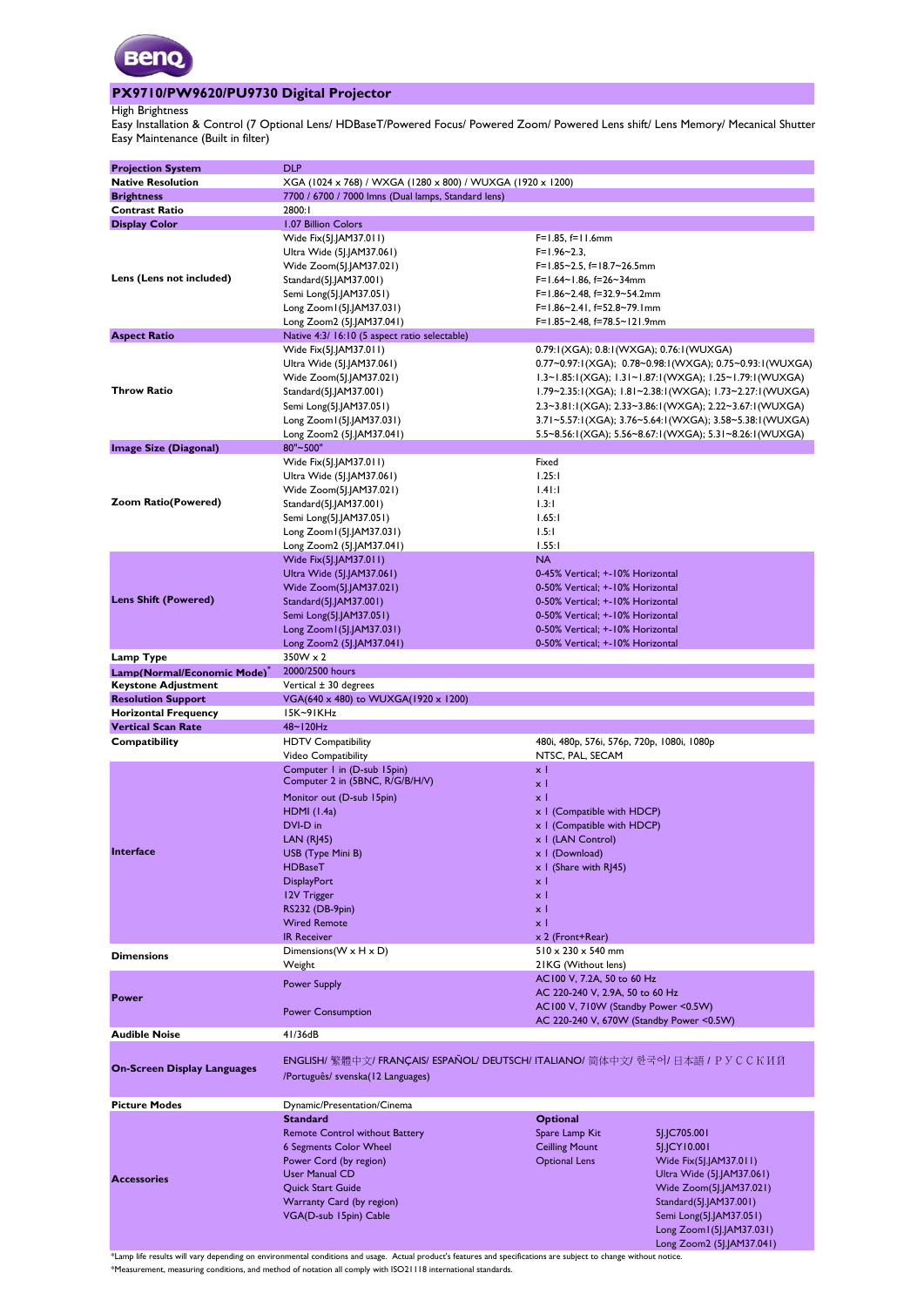### **Distance Chart**

# **PU9730**

|                  | <b>PU9730</b> |                    |     |                    |                |              |            |            |      |              |      |              |           |            |      |                           |                  |     |              |                           |                  |              |              |      |                         |     |            |      |                 |                                                           |    |
|------------------|---------------|--------------------|-----|--------------------|----------------|--------------|------------|------------|------|--------------|------|--------------|-----------|------------|------|---------------------------|------------------|-----|--------------|---------------------------|------------------|--------------|--------------|------|-------------------------|-----|------------|------|-----------------|-----------------------------------------------------------|----|
|                  |               | <b>Screen Size</b> |     |                    |                | Wide Fix     | Ultra Wide |            |      |              |      |              | Wide Zoom |            |      | Standard                  |                  |     |              |                           | Semi Long        |              |              |      | Long Zoom I             |     | Long Zoom2 |      |                 |                                                           |    |
| Diagonal         |               |                    |     |                    |                | 51.IAM37.011 |            |            |      | 5I.IAM37.061 |      | 51.JAM37.021 |           |            |      | 5I.IAM37.001              |                  |     | 51.1AM37.051 |                           |                  |              | 51.1AM37.031 |      |                         |     |            |      | 51.JAM37.041    |                                                           |    |
|                  |               | Width              |     | Height             |                | <b>NA</b>    |            | Wide       |      |              | Tele |              | Wide      |            | Tele | Wide                      |                  |     | Tele         |                           | Wide             |              | Tele         | Wide |                         |     | Tele       | Wide |                 | Tele                                                      |    |
|                  |               | 'Inch] (m) (Inch]  |     | $(m)$ (lnch) $(m)$ |                | (Inch)       | (m)        | (Inch)     |      | (m) (Inch)   |      | (m) (Inch)   |           |            |      | $(m)$ (lnch] $(m)$ (lnch) |                  |     |              | $(m)$ (Inch] $(m)$ (Inch] |                  | $(m)$ (Inch) |              |      |                         |     |            |      |                 | $(m)$ (lnch) $(m)$ (lnch) $(m)$ (lnch) $(m)$ (lnch) $(m)$ |    |
| 80               |               | 68                 |     | 42                 | $\mathsf{L}$   | 52           | 1.32       | 51         |      | 64           | l.6  | 85           | 2.2       | 122        | 3.1  | l 17                      |                  | 154 | 3.9          | 5                         | 3.8 <sub>1</sub> | 251          | 6.4          | 243  | 6.2                     | 367 | 9.3        | 359  | 9.1             | 567                                                       | 4  |
| 100 <sup>1</sup> | 2.5           | 85                 | 2.2 | 53                 | 1.4            | 65.5         | 66. ا      | 64         | . 6. | 80           |      | 107          | 2.7       | 153        | 3.9  | 147                       | 3.7              | 194 | 4.9          | 189                       |                  | 4.8 315      | 8            | 304  | 7.7                     | 460 | 12         | 452  |                 | 712                                                       | 18 |
| 120              | 3.1           | 102                | 2.6 | 64                 | 1.6            | 78.9         | 2.01       | 77         |      | 97           | 2.5  | 128          | 3.3       | 184        | 4.7  | 177                       | 4.5 I            | 233 | 5.9          | 228                       | 5.8 <sub>1</sub> | 379          | 9.6          | 367  | $9.3 \cup$              | 554 | 14         | 567  | $\overline{14}$ | 856                                                       | 22 |
| 150              | 3.8           | 127                | 3.2 | 79                 |                | 99.1         | 2.52       | 97         | 2.5  | 121          | 3.1  | 6            | 4.1       | 230        | 5.8  | 222                       | 5.6 <sub>1</sub> | 292 | 7.4          | 285                       | 7.2              | 474          | 12           | 459  | $\overline{2}$          | 693 | 18         | 684  | 17              | ###                                                       | 27 |
| 200              | 5.1           | 153                | 3.9 | 95                 | 2.4            | 132.8        | 3.37       | 130        | 3.3  | 162          | 4.1  | 215          | 5.5       | 307        | 7.8  | 297                       | 7.5 <sub>1</sub> | 390 | 9.9          | 38                        | 9.7              | 633          | 16           | 615  | 16 <sup>1</sup>         | 926 | 24         | 9161 | 23              | ###                                                       | 36 |
| 300              | 7.6           | 254                | 6.5 | 159                | $\overline{4}$ | 200.1        | 5.08       | 195        |      | 244          | 6.2  | 324          | 8.2       | 462        | 12   | 446                       |                  | 586 | 15           | 573                       | 15               | 951          | 24           | 924  | 23                      | ### | 35         | ###  | 35              | ###                                                       | 55 |
| 400              | 10            | 339                | 8.6 | 212                | 5.4            | 267.4        | 6.79       | <b>261</b> | 6.6  | 326          | 8.3  | 433          |           | 617        | 16   | 596                       | 15               | 782 | 20           | 765                       | 19               | ###          | 32           | ###  | $\overline{\mathbf{3}}$ | ### | 47         | ###  | 47              | ###                                                       | 73 |
| 500              | 3             | 424                |     | 265                | 6.7            | 334.8        | 8.5        | 327        | 8.3  | 408          | 10   | 542          | 14        | <b>771</b> | 20   | 746                       | 19               | 978 | 25           | 957                       | 24               | ###          | 40           | ###  | 39                      | ### | 59         | ###  | 59              | ###                                                       | 92 |

## **PW9620**

|                             |     | <b>Screen Size</b> |         |              |                 |              | Wide Fix     |        |     | Ultra Wide   |     |              |                  | Wide Zoom    |     |              |                  | Standard     |      |              |                 | Semi Long    |                 |              |                  | Long Zoom I             |     |              |     | Long Zoom2                      |     |
|-----------------------------|-----|--------------------|---------|--------------|-----------------|--------------|--------------|--------|-----|--------------|-----|--------------|------------------|--------------|-----|--------------|------------------|--------------|------|--------------|-----------------|--------------|-----------------|--------------|------------------|-------------------------|-----|--------------|-----|---------------------------------|-----|
| Width<br>Height<br>Diagonal |     |                    |         |              |                 | 5 . AM37.011 | 51.JAM37.061 |        |     |              |     | 5J.JAM37.021 |                  |              |     | 5J.JAM37.001 |                  |              |      | 5].JAM37.051 |                 |              |                 | 51.1AM37.031 |                  |                         |     | 51.JAM37.041 |     |                                 |     |
|                             |     |                    |         |              |                 | NA           |              | Wide   |     | Tele         |     | Wide         |                  | Tele         |     |              | Wide             |              | Tele |              | Wide            | Tele         |                 | Wide         |                  | Tele                    |     | Wide         |     | Tele                            |     |
| (Inch)                      |     | $(m)$ (lnch)       |         | $(m)$ (Inch) | (m)             | (Inch)       | (m)          | (Inch) |     | $(m)$ (lnch) |     | (m) (Inch)   |                  | $(m)$ (Inch) |     | $(m)$ (lnch) |                  | $(m)$ (Inch) |      | $(m)$ (lnch) |                 | $(m)$ (Inch) | (m)             |              |                  | $[lnch]$ $(m)$ $[lnch]$ |     |              |     | $(m)$ (lnch) $(m)$ (lnch) $(m)$ |     |
| 80                          |     | 68                 | 1.7     | 42           |                 | 54.7         | .39          | 53     |     | 67           |     | 89           |                  | 28           | 3.3 | 123          |                  | 162          | 4.   | 158          |                 | 264          | 6.7             | 255          | 6.5              | 386                     | 9.8 | 378          | 9.6 | 596                             | -15 |
| 100                         | 2.5 | 85                 | 2.2     | 53           | .4              | 68.8         | .75          | 67     |     | 85           |     |              | 2.91             | 161          | 4.  | 155          | 3.9 <sup>1</sup> | 204          | 5.2  | 199          | -5.1            | 331          | 8.4             | 320          | 8.               | 484                     |     | 476          |     | 748                             | 19  |
| 120                         | 3.1 | 102                | $2.6\,$ | 64           | .6 <sub>1</sub> | 82.9         | 2.1          | 81     | 2.  | 102          | 2.6 | 135          | 3.4 <sub>1</sub> | 193          | 4.9 | 186          | 4.7              | 245          | 6.2  | 239          | 6.              | 398          | $\overline{10}$ | 386          | 9.8 <sub>1</sub> | 582                     | 15  | 573          | 15. | 900                             | 23  |
| 150                         | 3.8 |                    | 3.2     | 79           |                 | 104.         | 2.64         | 102    | 2.6 | 128          | 3.2 | 169          | 4.3 <sub>1</sub> | 242          | 6.  | 233          | 5.9 <sub>1</sub> | 307          | 7.8  | 300          | $7.6 \mid$      | 498          | 13              | 483          |                  | 728                     | 19  | 719          | 18  | # 4# 4# 4                       | 29  |
| 200                         | 5.1 | 153                | 3.9     | 95           | 2.4             | 39.4         | 3.54         | 136    | 3.5 | 171          | 4.3 | 226          | 5.8 <sub>1</sub> | 323          | 8.2 | 312          | 7.9              | 410          | 10   | 401          | $\overline{10}$ | 665          | 17              | 646          | 16 <sup>2</sup>  | 973                     | 25  | 963          | 24  |                                 | 38  |
| 300                         | 7.6 | 254 <sub>1</sub>   | 6.5     | 159          |                 | 210          | 5.33         | 205    | 5.2 | 257          | 6.5 | 341          | 8.7              | 485          | 12  | 469          |                  | 616          | 16   | 602          | 15.             | 999          | 25              | 972          | 25               | ###                     | 37  | ###          | 37  | ###                             | 58  |
| 400                         | 10  | 339                | 8.6     | 212          | 5.4             | 280.6        | 7.13         | 274    |     | 343          | 8.7 | 455          |                  | 648          | 16  | 626          | 16               | 822          | 21   | 804          | 20              | ###          | 34              | ###          | 33               | ###                     | 50  | ###          | 49  |                                 | 77  |
| 500                         | 13  | 424                |         | 265          | 6.7             | 351.2        | 8.92         | 343    | 8.7 | 429          |     | 569          | 14               | 810          |     | 783          | 20               | ###          | 26   | ###          | 26              | ###          | 42              | ###          | 4                | ###                     | 62  | ###          | 62  | ###                             | 96  |

|            |                | <b>Screen Size</b> |                 |              |     |              | Wide Fix     |        | Ultra Wide       |              |              |        | Wide Zoom |              |              |        | Standard         |              |     |              | Semi Long      |              |     |        | Long Zoom I |              | Long Zoom2 |              |                  |                    |    |
|------------|----------------|--------------------|-----------------|--------------|-----|--------------|--------------|--------|------------------|--------------|--------------|--------|-----------|--------------|--------------|--------|------------------|--------------|-----|--------------|----------------|--------------|-----|--------|-------------|--------------|------------|--------------|------------------|--------------------|----|
| Diagonal   |                |                    | Width<br>Height |              |     | 51.JAM37.011 | 5J.JAM37.061 |        |                  |              | 5J.JAM37.021 |        |           | 5J.JAM37.001 |              |        |                  | 5J.JAM37.051 |     | 51.JAM37.031 |                |              |     |        |             | 51.JAM37.041 |            |              |                  |                    |    |
|            |                |                    |                 |              |     | NA           |              |        | Wide             | Tele         |              | Wide   |           | Tele         |              | Wide   |                  | Tele         |     | Wide         |                | Tele         |     | Wide   |             | Tele         |            | Wide         |                  | Tele               |    |
| (Inch)     |                | $(m)$ (lnch)       |                 | $(m)$ (Inch) | (m) | (Inch)       | (m)          | (Inch) |                  | $(m)$ (lnch) | (m)          | (Inch) |           | $(m)$ (lnch) | (m)          | (Inch) |                  | $(m)$ (Inch) |     | (m) (Inch)   |                | $(m)$ (lnch) | (m) | (Inch) |             | (m) (Inch)   |            | $(m)$ (lnch) |                  | $(m)$ (lnch) $(m)$ |    |
| 80         |                | 64                 | .6              | 48           |     | 50.8         | .29          | 50     |                  | 63           | .6           | 83     |           | 19           |              | ۱۱4    | 2.9              | 151          | 3.8 | 147          | 3.7            | 246          | 6.2 | 237    |             | 359          | 9.1        | 35           | 8.9 <sub>1</sub> | 554                | 14 |
| 100        | 2.5            | 80                 |                 | 60           | . 5 | 63.9         | .62          | 62     | .6               | 79           |              | 104    |           | 149          | 2.8          | 44     | 3.7              | 189          | 4.8 | 185          | 4.7            | 308          | 7.8 | 298    | 7.6 I       | 450          |            | 442          |                  | 695                | 18 |
| 120        | $\overline{3}$ | 96                 | 2.4             | 72           | .8  | 77.1         | .96          | 75     | .9               | 95           | 2.4          |        | 3.3       | 179          | 4.6          | 173    | 4.4 <sub>1</sub> | 227          | 5.8 | 222          | 5.6            | 370          | 9.4 | 358    | 9.1         | 541          | 14         | 532          | $\overline{14}$  | 837                | 21 |
| <b>ISO</b> | 3.8            | 120                |                 | 90           | 2.3 | 96.8         | 2.46         | 94     | 2.4              | 19           |              | 157    |           | 225          | 5.7          | 217    | 5.5              | 285          | 7.2 | 278          | 7 <sup>2</sup> | 463          |     | 449    |             | 678          | 17         | 668          |                  | ####               | 27 |
| 200        | 5.1            | 160                | 4.1             | 120          | 3.1 | 129.7        | 3.3          | 127    | 3.2              | 159          | 4            | 210    | 5.3       | 300          | 7.6          | 290    | 7.4              | 381          | 9.7 | 372          | 9.5            | 619          | 16  | 60     | 15          | 905          | 23         | 895          | 23               | ###                | 36 |
| 300        | 7.6            | 240                | 6.1             | 180          | 4.6 | 195.5        | 4.97         | 191    | 4.8 <sub>1</sub> | 239          | 6.1          | 317    | 8         | 452          | $\mathbf{I}$ | 436    |                  | 573          | 15  | 560          | 14             | 930          | 24  | 904    | 23          | ###          | 35         | ###          | 34               | ###                | 54 |
| 400        | 10             | 320                | 8.1             | 240          | 6.1 | 261          | 6.64         | 255    | 6.5              | 320          | 8.           | 423    |           | 603          | 15           | 582    | 151              | 764          | 19  | 748          | 19             | ###          | 32  | ###    |             | ###          | 46         | ###          | 46               | ###                | 72 |
| 500        | 13             | 400                | 10              | 300          | 7.6 | 327          | 8.31         | 319    | 8.'              | 400          | 10           | 529    |           | 754          | 19           | 729    | 19               | 956          | 24  | 936          | 24             | ###          | 39  | ###    | 38          | ###          | 58         | 1###         | 57               | ###                | 89 |

## **PX9710**